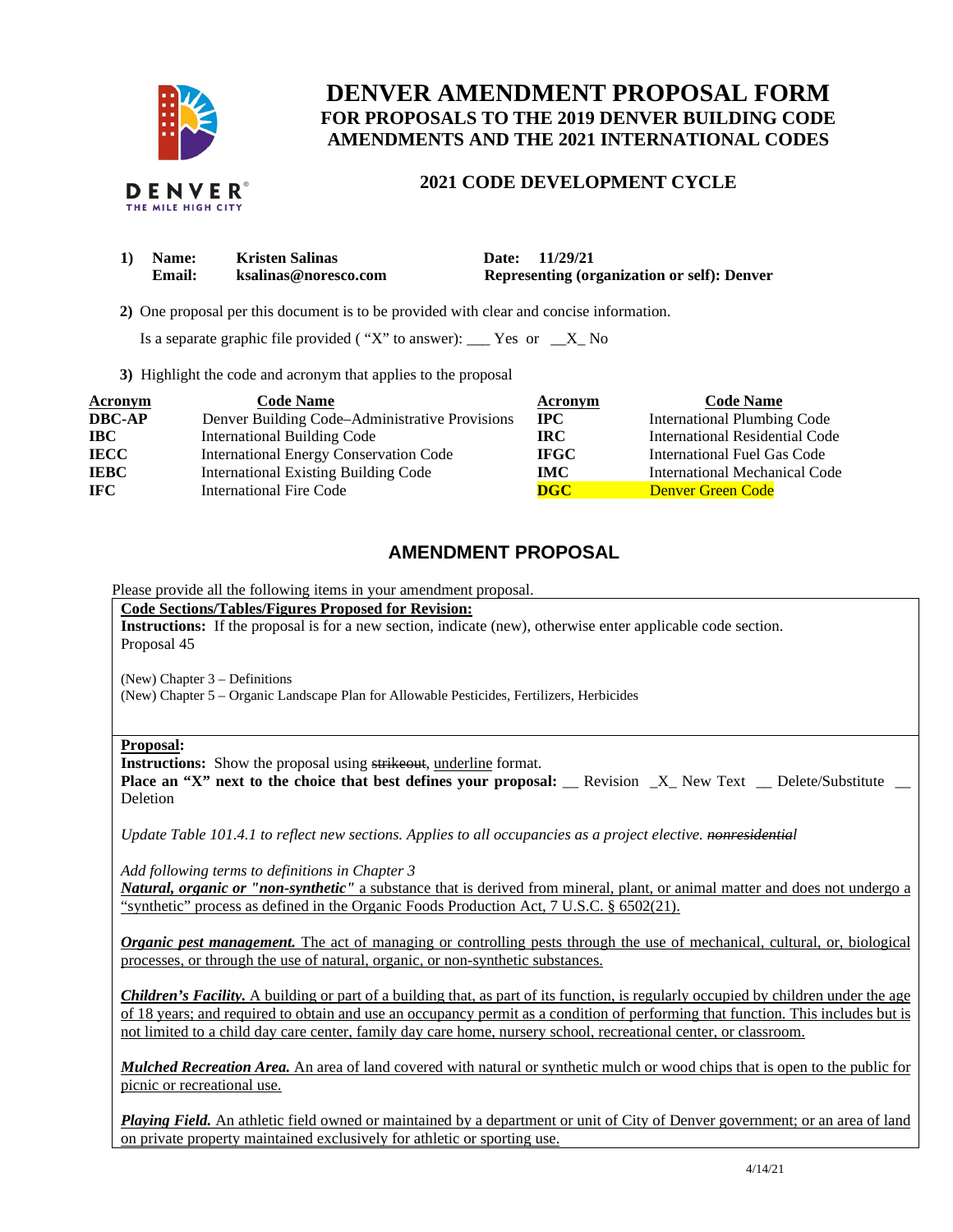*New Chapter 5 language:* 

**501.X Organic Landscape Plan for Allowable Pesticides, Fertilizers, Herbicides. (**Project Elective). Develop integrated landscape management plan that employs organic protocols to avoid using toxic pesticides, fertilizers and herbicides. Plan shall specify use of nonchemical methods, definition of emergency conditions and universal notification (advance notice of not less than 72 hours under normal conditions and 24 hours in emergencies before a pesticide, other than a least-toxic pesticide is applied). Comply with 501.X.1 through 501.X.3.

**501.X.1 Appropriate plant selection.** Design and install a landscape system in accordance with requirements set forth in 501.X Single Family Residential Landscape Requirements and 501.X Nonresidential Landscape Requirements

**501.X.2 Fertilizers and Soil Amendments.** Use only fertilizer and amendment products that are certified by the Organic Materials Review Institute (OMRI) or approved equivalent.

**501.X.3 Integrated pest management (IPM).** Employ physical, mechanical, cultural, and biological controls to prevent pest presence. Routinely inspect and monitor for pests. Use least toxic chemical pesticides, pesticide in the most minimum use possible. The pesticide shall only be used in targeted locations and for only targeted species when necessary in accordance with 501.X.3.1 and 501.X.3.2.

**501.X.3.1 Prohibited Pesticides**. The use of glyphosate, chlorpyrifos, and neonicotinoid pesticides shall be prohibited in all applications including but not limited to lawn, ornamental planted landscape, agricultural landscape, playground, *mulched recreation areas, children's facility*, grounds of a *children's facility*, or *playing field*.

**501.X.3.2 Allowable Pesticides**. Allowable pesticides shall be listed as recommended by the National Organic Standards Board (NOSB) pursuant to U.S.C. § 6518, as amended, and published as the national list at C.F.R. §§ 205.601 and 12 205.602; or a pesticide designated a "minimum risk pesticide" under the Federal Insecticide, Fungicide And Rodenticide Act § 25(b) and listed in 40 C.F.R. § 152.25(f).

### **Supporting Information:**

.

All proposals must include a written explanation and justification as to how they address physical, environmental, and/or customary characteristics that are specific to the City and County of Denver. The following questions must be answered for a proposal to be considered.

- Purpose: What does your proposal achieve?
	- This proposal is intended to define allowable pesticides, fertilizers and herbicides while promoting self sustaining organic landscape practices. Reduced use of chemical applications to exterior landscapes has a positive effect in mitigating air and water pollution that result from the chemical uptake into rivers and waterways.
- Reason: Why is your proposal necessary?

Mimicking natural ecosystems in landscaping practices is necessary for preserving fragile ecosystems, maintaining clean water, and eliminating exposure of synthetic chemicals to human populations. This proposal needs to be presented alongside #28, SFR and Nonresidential Landscape Requirements.

In 2015 a high concentration of airborne nitrogen caused ecosystem contamination in Rocky Mountain National Park, throwing off ecosystem balance. Algae blooms occurring in major bodies of water adversely affect aquatic life and cause significant declines in fish populations.

Pesticide exposure in humans can cause a range of poisoning symptoms. Topical effects including dermatitis, coughing or sneezing can occur, as well as systemic effects such as nausea, vomiting, intestinal disorders, coma or death. Pesticide handlers are most at risk of exposure however others may be exposed if not contained carefully in use.

### Substantiation: Why is your proposal valid? (i.e. technical justification) Protocols established by the Organic Landscaping Association and LEED for Existing Buildings Operations and Maintenance (EBOM) were researched to develop the proposed language.